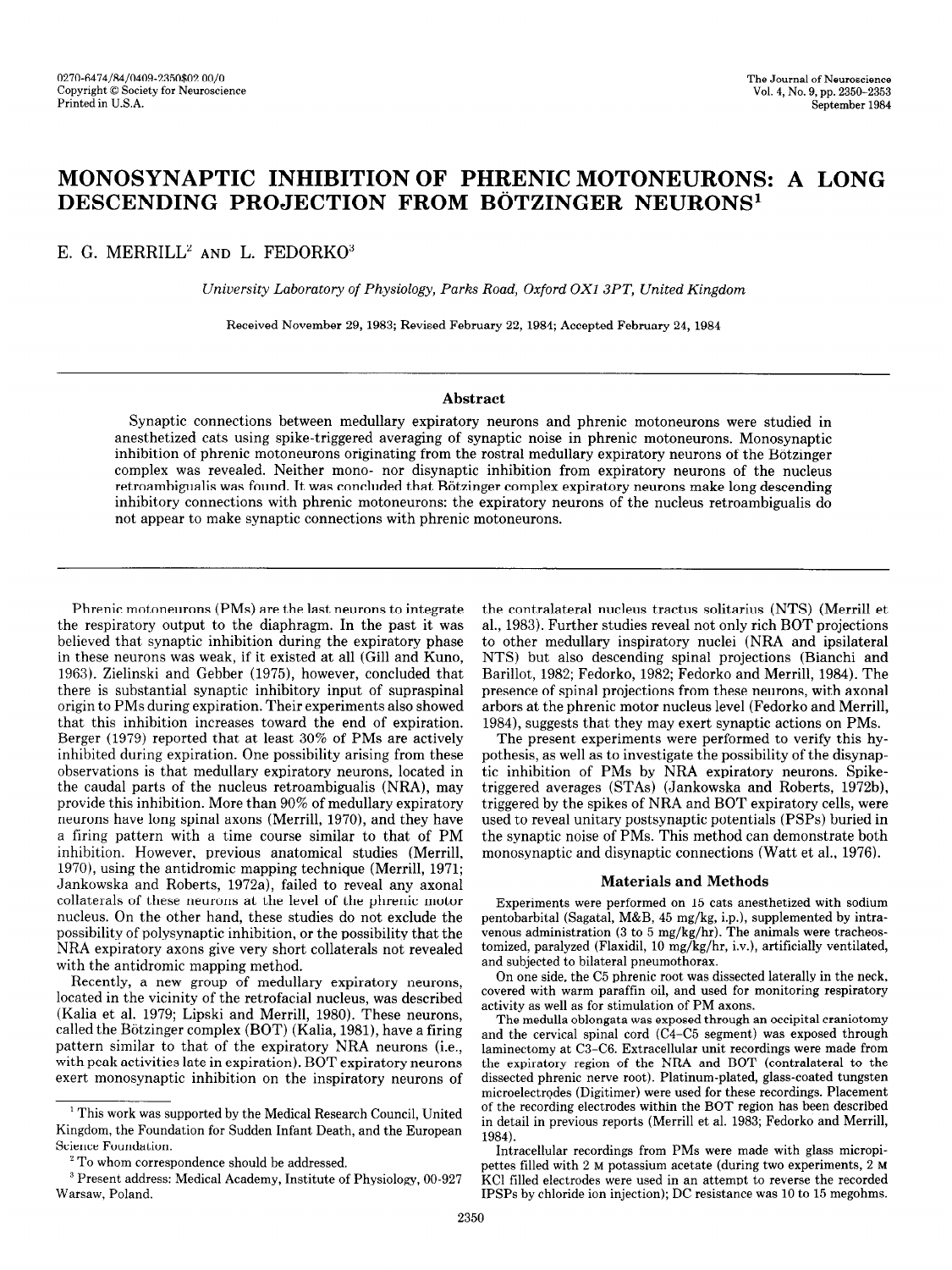### The Journal of Neuroscience Phrenic Inhibition

During search penetrations of the C5 spinal segment the phrenic (C5) nerve root was stimulated continuously (2 Hz, 0.1 msec,  $30 \mu$ A), so that motoneurons could be identified by their antidromically evoked action potentials. If a penetrated motoneuron displayed spontaneous activity, hyperpolarizing or depolarizing current (2 to 4 nA) was passed through the recording electrode to inactivate the cell before averaging its membrane potential. Subsequently, the membrane potential recording was filtered (bandpass 1 Hz or 10 Hz to 5 kHz) and averaged. Spikes of the NRA or BOT expiratory neurons were discriminated and used to trigger averages. Signals were displayed on a cathode ray tube and photographed with a Polaroid camera.

## Results

Forty-nine PMs were impaled during these experiments with stable membrane potentials above 45 mV (range, 45 to 70 mV; mean, 58.2 mV); all showed a depolarizing shift of the membrane potential during inspiration, associated with increase of the synaptic noise visible on high gain AC traces. These inspiratory depolarizations had patterns similar to those of two of the categories previously described by Berger (1979). The first group has a slowly rising depolarization during inspiration (Berger's type "A") with a rapid depolarization at the end of inspiration (Fig. 1, top); the second group has a more rapid depolarization, with a visible membrane potential plateau during inspiration (Berger's type "B") and slower hyperpolarization at the end of inspiration (Fig. 1, middle). However, it has to be stressed that many motoneurons displayed intermediate membrane potential patterns. Only seven motoneurons had obvious inhibitory synaptic potentials (i.e., easily visible on high gain AC traces). Two of three PMs recorded with KC1 recording electrodes (10 megohms) had prominent depolarizing membrane potential waves during expiration, after about 5 min of Cl<sup>-</sup> infusion. These waves were similar to those caused by IPSP reversal resulting from chloride ion leakage into the cells (Fig. 2, bottom) (Berger, 1979).

Synaptic action of BOT expiratory neurons on PMs. The activities of 16 BOT expiratory neurons were recorded, all of them displayed fairly high firing rates during expiration (up to 127 Hz) (Fig. 3A). These BOT neurons were used to trigger averages on membrane synaptic noise in 32 simultaneously recorded PMs.

In all, 37 BOT-PM pairs were studied. Twelve of the 37 averages showed hyperpolarizing shifts correlated with the averages showed hyperpolarizing shines correlated with the action potentials of the triggering DOT field on. These hyper



Figure 1. Membrane potential DC shifts in PMs. The top trace shows an example of a type A shift (Berger, 1979). The middle trace shows a type B shift in another motoneuron. The bottom trace is the phrenic neurogram. The two DC shifts were recorded a few minutes apart in the same animal; identical respiratory cycles were selected from film strips and aligned for the figure.



Figure 2. Chloride reversal of the expiratory inhibitory shift in a PM. The top trace shows a multiunit recording from expiratory neurons of BOT; the bottom trace shows the slow membrane potential shifts in a PM approximately 5 min after impalement with a KCl-filled microelectrode. Note the prominent depolarization and large amplitude synaptic noise during expiration.



 $\Gamma$  igure 5. BOT spike train, unitary it  $\overline{ST}$ , and antiuroning fatches map.  $A$  shows  $(top)$  the spike train from a BOT expiratory neuron and (bottom) the associated phrenic neurogram.  $B$  shows the unitary IPSP revealed by STA in a PM (1024 sweeps, sweep delayed 1 msec with a delay line). C shows penetration sites of a monopolar stimulating electrode, subsequent to obtaining the IPSP in  $B$ . The recording site was at the solid circle. The antidromic latencies obtained in the BOT expiratory neuron are shown above the stimulus penetrations (aster-<br> $i$ sks).

IPSPs recorded by others in various CNS neurons (Jankowska and Roberts, 1972b; Rapoport et al., 1977; Hikosaka et al., 1978). IPSP amplitudes ranged from 20 to 100  $\mu$ V (mean, 47.7  $\mu$ V). Time to peak (measured from 10% to 90% of amplitude) varied from  $0.54$  to 1.4 msec (mean,  $0.71$  msec). In IPSPs with a smooth decay phase  $(N = 6)$ , the half-widths (Jack et al., 1971) varied from 1.6 to 3.2 msec (mean,  $2.2$  msec). IPSPs had latencies from  $1.3$  to  $3.0$  msec (mean,  $1.9$  msec). In one experiment an attempt was made to average synaptic potentials using KCl electrodes. We were not fortunate enough to record the same PSP both before and after Cl<sup>-</sup> reversal, but progressive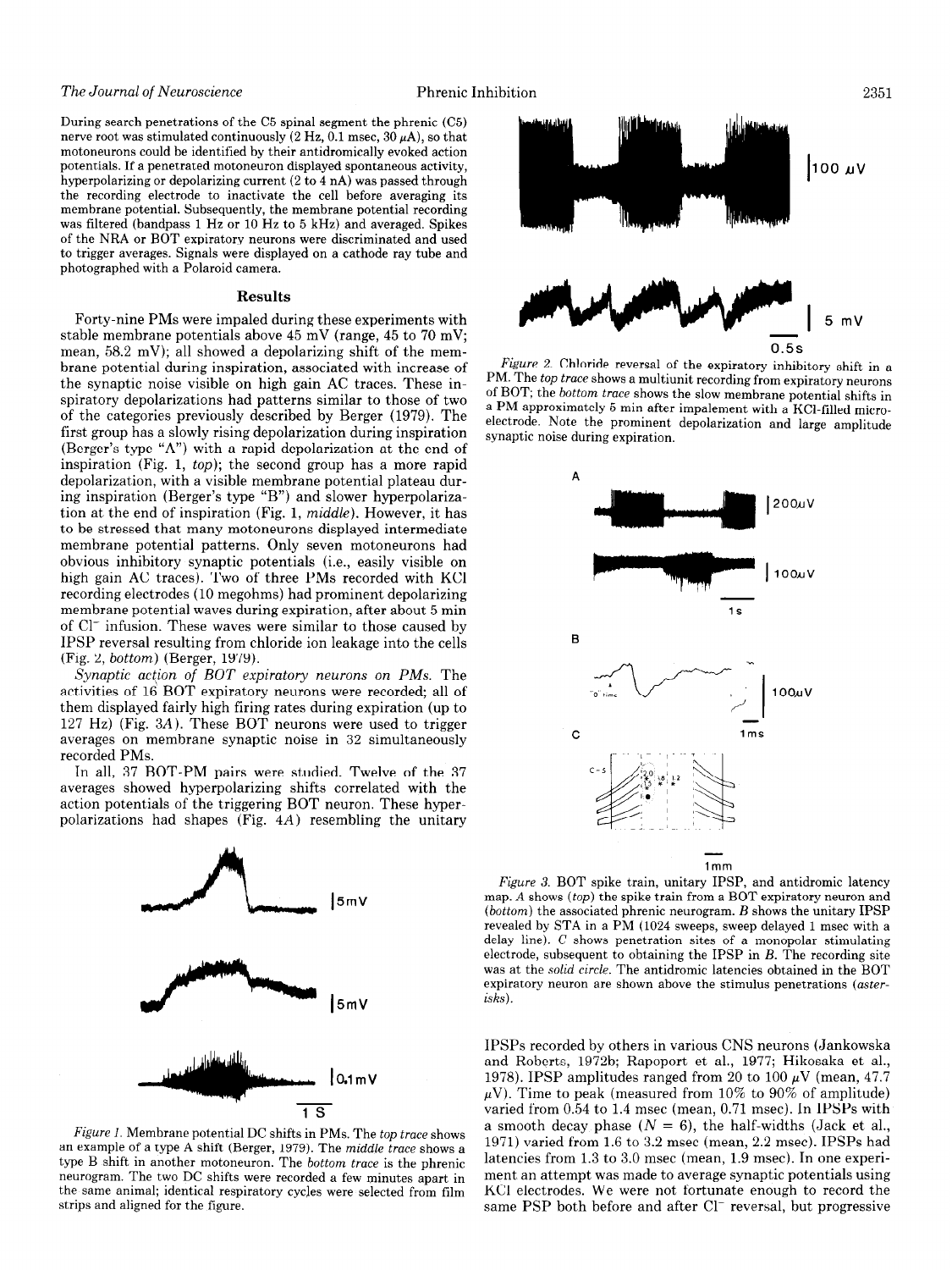

Figure 4. STAs of unitary PSPs. A, A unitary IPSP (512 sweeps). B, A reversed IPSP from the motoneuron shown in Figure 2, after chloride IPSP reversal (1024 sweeps). A and B were recorded in different animals.

reversals of the expiratory waves such as that shown in Figure 2 were continuously monitored. Following reversal, the PSPs (seen in single oscilloscope sweeps) making up the synaptic wave had clearly changed from hyperpolarizing potentials to depolarizing potentials. The PSP shown in Figure 4B was recorded following the reversal of the expiratory synaptic wave; we believe it to be a reversed IPSP. No other depolarizing PSPs were ever seen synchronized with BOT action potentials.

Several BOT neurons were held long enough to be used as triggers for STAs in more than one PM. In these multiple STA series, divergence seemed to differ markedly between individual BOTs. Thus, for example, three series showed 0% (0 IPSPs in 6 PMs tested), 20% (1 in 5) and 100% (3 in 3) projections. Since we did not check each BOT for a spinal axon, it is not clear how to assess the apparent absence of inputs from some BOTs to PMs, or, further, whether the wide divergence seen for others is merely a consequence of irregular sampling.

All averages were made using randomly chosen neuronal pairs. Axonal projections for the BOT neurons used for STA triggering were not determined prior to averaging to avoid damage to the spinal cord; both the edema and lesions caused damage to the spinal cord, both the edema and resions cause by multiple penetrations of even very fine tungsten electrones might have reduced the intermova or observing For s. In one  $\alpha$ in the averaged membrane potential of a PM  $\alpha$   $\beta$ in the averaged membrane potential of a PM (Fig.  $3B$ ), an attempt to locate the descending axon of the triggering BOT neuron (Fig.  $3A$ ) was made. Surprisingly the expiratory neurone could not be activated from the region of the intracellular penetration. Successful antidromic activation was obtained from more rostral locations (but with longer latencies than the IPSP itself) and at short latencies from the spinal cord contralateral to the intracellular penetration iste (Fig.  $3C$ ). This finding indicates either that the arbors of the descending BOT axons crossed the midline (Fedorko and Merrill, 1984) at the level of the phrenic motor nucleus or that the dendritic tree of the PM extended across the midline (Cameron et al., 1983), possibly receiving bilateral synaptic inputs.

Synaptic action of the NRA expiratory neurons on phrenic motoneurons. Seventeen NRA expiratory neurons were recorded and used to trigger membrane potential averages in 17 PMs. In all, 19 NRA-PM pairs were studied for the presence of synaptic connections. No synaptic potentials were revealed (the resolution was better than 5  $\mu$ V, 1024 to 2048 averaged sweeps). The size of the sample, although smaller, is comparable with the assessment described above for BOT-PM connections. We conclude that there are no strong mono- or disynaptic connections between the expiratory neurons of the NRA and PMs.

### Discussion

Present experiments have shown that the synaptic inhibition of PMs originates, at least in part, from the medullary expiratory neurons of the BOT complex. The recorded unitary IPSPs had short rise times and amplitudes which are consistent with them being monosynaptic. From earlier studies (Berger, 1979), as well as from the present experiments, it is apparent that strong expiratory inhibition is not present in all PMs. Indeed, in some neurons it was impossible to discover any synaptic noise during expiration; even long injections of chloride in one PM failed to produce obvious changes in the membrane potential pattern during expiration. On the other hand, in the neurons which displayed some synaptic activity in expiration, even a relatively small chloride efflux from the recording electrodes (without passing an ejecting current) caused an obvious reversal of the normally occurring expiratory hyperpolarization. These findings, and the presence of synaptic inhibition in 12 of 37 (32%) of randomly chosen neuronal BOT-PM pairs, indicate that much of the expiratory inhibition probably originates from BOT expiratory neurons.

As was described in previous studies (Merrill et al., 1983), BOT expiratory neurons inhibit the medullary inspiratory neurons of the NTS. These NTS neurons are last-order interneurons for PMs (Cohen et al., 1974; Hilaire and Monteau, 1976; Fedorko et al., 1983). The presence of rich, bilateral spinal projections from BOT neurons (Fedorko and Merrill, 1984) must enhance their effectiveness as a common source of inhibition of the inspiratory motor output to the diaphragm during expiration, on both the medullary and spinal levels.

The absence in our sample of any synaptic potentials in PMs correlated with the activity of the expiratory neurons of the NRA suggests a lack of synaptic connections between these two neuronal populations. This observation is consistent with the apparent absence of terminal arborizations from NRA expiratory neurons in lower cervical cord (Merrill, 1970). It is possible that NRA expiratory neurons contribute to the synaptic inhibition of PMs via polysynaptic pathways. However, disynaptic NRA influences perhaps would be detected (if they exist) by STA methods (Watt et al., 1976). A polysynaptic  $\frac{1}{1000}$  by path inconous (was count, 1979). If polysympon than one additional expiratory population of the control expiratory interthan one additional expiratory population of expiratory inter-<br>neurons having similar patterns of activity and projecting to or located in the spinal cord. At present, no such neuronal populotated in the spinal cord. At present, ho such hearonal pope fations have been described. The most likely explanation, there fore, is that NRA expiratory neurons do not contribute to the expiratory inhibition of PMs in the cat, and that BOT neurons are the main source of this inhibition.

#### References

- $B = \frac{1}{2}$ .  $\frac{1}{2}$   $\frac{1}{2}$   $\frac{1}{2}$   $\frac{1}{2}$   $\frac{1}{2}$   $\frac{1}{2}$   $\frac{1}{2}$   $\frac{1}{2}$   $\frac{1}{2}$   $\frac{1}{2}$   $\frac{1}{2}$   $\frac{1}{2}$   $\frac{1}{2}$   $\frac{1}{2}$   $\frac{1}{2}$   $\frac{1}{2}$   $\frac{1}{2}$   $\frac{1}{2}$   $\frac{1}{2}$   $\frac{1}{2}$   $\frac{1}{2}$  $r_{\text{ger}}$ , A. J. (1979) Phrenic motoneurons in the cat. Subpopulation. and nature of respiratory drive potentials. J. Neurophysiol. 42: 76-90.  $\mathfrak{so}.$
- anchi, A. L., and J. C. Barniot (1982) Respiratory neurons in the region of the Retrofacial Nucleus: Pontile, medullary, spinal and vagal projections. Neurosci. Lett. 31: 277-282.
- Cameron, W. E., D. B. Averill, and A. J. Berger (1983) Morphology of cat phrenic motoneurons as revealed by intracellular injection of horseradish peroxidase. J. Comp. Neurol. 219: 70-80.
- Cohen, M. I., M. F. Piercey, P. M. Gootman, and P. Wolotsky (1974) Synaptic connections between medullary inspiratory neurons and phrenic motoneurons as revealed by crosscorrelation. Brain Res. 81: 319-324.
- Fedorko, L. (1982) Axonal projections from Bötzinger expiratory neurones to other medullary nuclei and spinal cord in the cat. J. Physiol. (Lond.) 332: 80P.
- Fedorko, L., and E. G. Merrill (1984) Axonal projections from rostral expiratory neurones of the Bötzinger complex to medulla and spinal cord in the cat. J. Physiol. (Lond.)  $350:487-496$ .
- Fedorko, L., E. G. Merrill, and J. Lipski (1983) Two descending medullary inspiratory pathways to phrenic motoneurones. Neurosci. Lett. 43: 285-291.